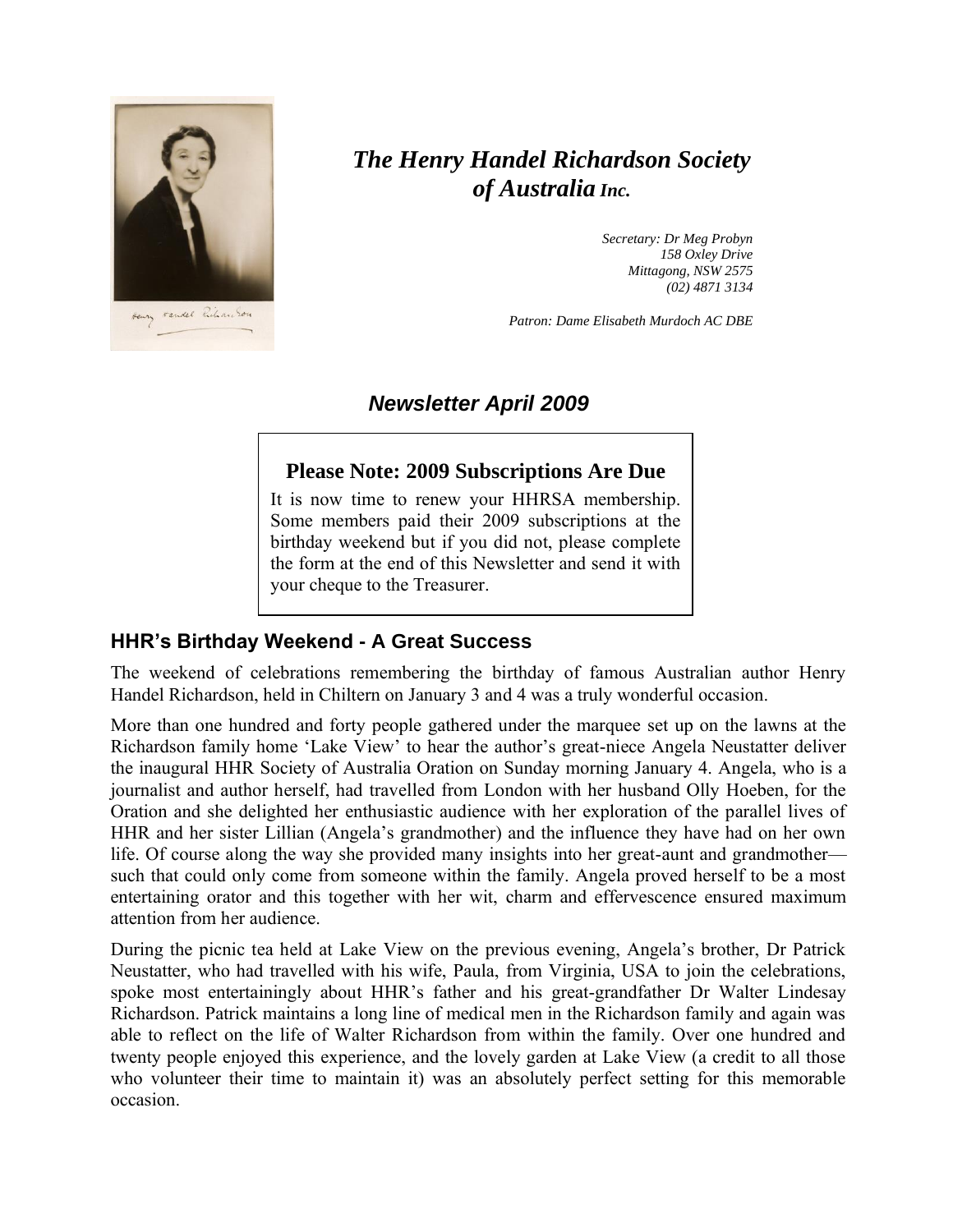Earlier in the day about ninety people had joined HHR Society of Australia President Rex Fuge on his guided walk around 'the Chiltern that Doctor Richardson knew'. The fact that such a large group ventured out into the blazing sun for the walk speaks volumes about their enthusiasm for the subject. At the conclusion of the walk a short ceremony was held at the Chiltern Athenaeum where Angela and Patrick Neustatter formally handed over a writing desk that had belonged to HHR. This means that Chiltern is now home to two writing desks once owned and used by HHR. The one at Lake View is believed to be her first desk, whilst the second desk now on display at the Chiltern Athenaeum was probably purchased when she felt the need for a slightly bigger desk to write at. It may indeed be the desk she used during the many years she spent writing her great trilogy *The Fortunes of Richard Mahony*. The Athenaeum Trust is extremely grateful to the Neustatter family for their generous donation.

During the weekend twenty new members joined the Henry Handel Richardson Society of Australia taking total membership beyond one hundred and fifty. This is a fantastic result for the Society, which was formed just one year ago. People came to Chiltern from Perth, Queensland and various locations across NSW and Victoria for this year's event. Planning is already under way for a Society tour to Ballarat and Maldon later this year (see below), and of course for next year's birthday celebrations and Oration in Chiltern.

# **Screening of** *The Getting of Wisdom*

The State Library of Victoria is staging its free exhibition 'The Independent Type: Books and Writing in Victoria', in the Keith Murdoch Gallery from 24 April–25 October this year. One of the many events forming part of the exhibition will be a free screening of *The Getting of Wisdom*, at 6pm on Thursday  $2<sup>nd</sup>$  July. The film will be introduced by an expert and followed by discussion and supper.

The Society has reserved 40 tickets for members who had indicated they would like to attend this function. This group will probably meet somewhere near the Library for coffee and a chat before the screening. If you haven't already reserved a ticket it's not too late. Seating is limited and bookings are necessary. For bookings phone 03 8664 7099 or email: [bookings@slv.vic.gov.au](mailto:bookings@slv.vic.gov.au)

The State Library is open until 9pm on Thursdays, so there will also be an opportunity to view the exhibition and, hopefully, to see the old typewriter used by HHR.

# **Maldon celebrates Henry Handel Richardson October 10 and 11, 2009**

In October there will be two days of events to celebrate the early life of Henry Handel Richardson, especially her time in Maldon from 1880-1886.

Highlights of the weekend are as follows:

- exhibition of material from Richardson's childhood;
- Cobb and Co carriage ride with an actor recreating the departure of Laura, the heroine from *The Getting of Wisdom,* when she left Maldon for boarding school;
- guided walking tour of the town;
- lectures by notable historians;
- open house of 1880 dwellings in Maldon;
- readings and performance of Richardson's work;
- dinner on Saturday night with readings;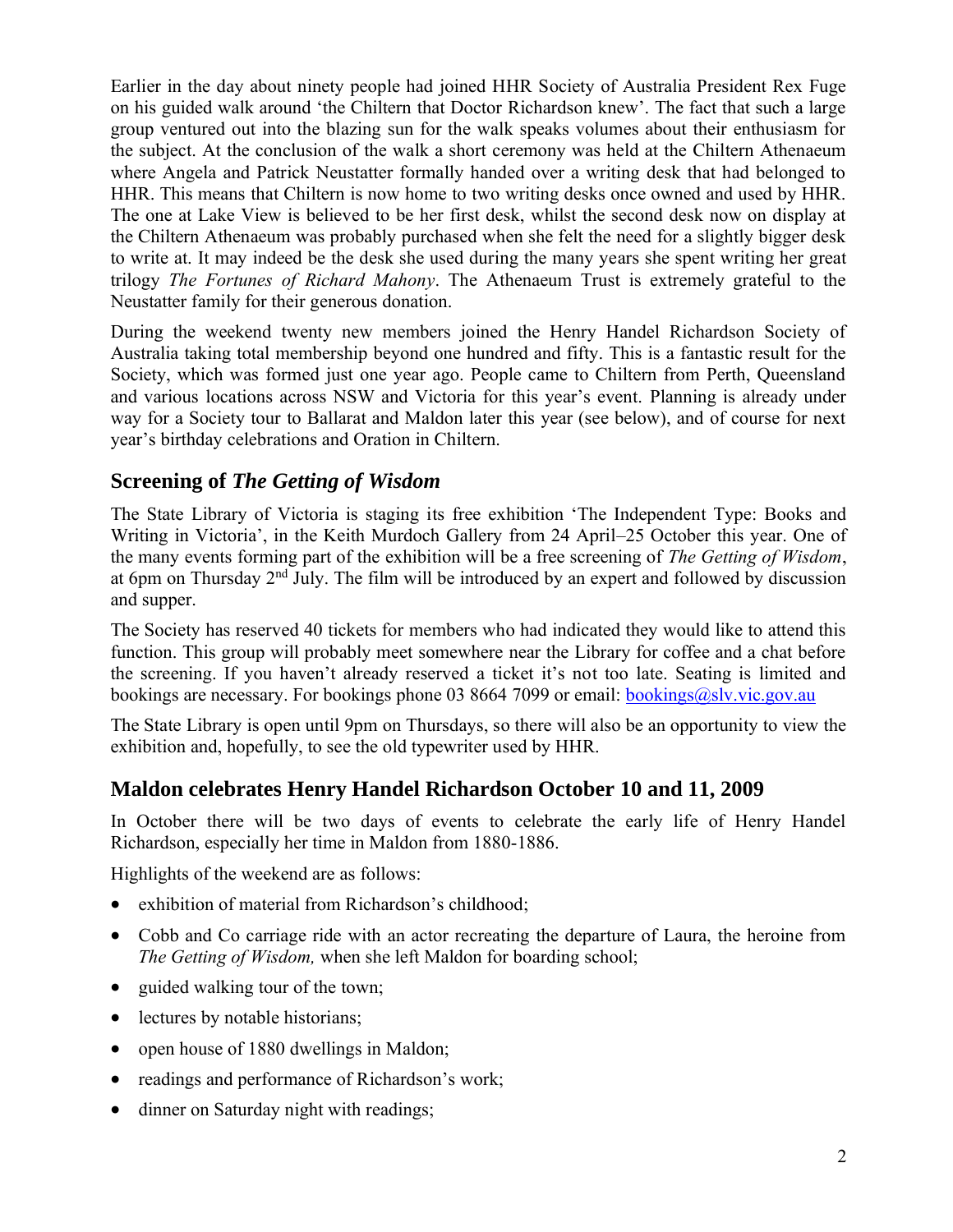- films of '*The Getting of Wisdom*' and '*Summerhill*';
- guided ghost tour of the cemetery focusing on graves of the 1880s, and ending with a high tea on Sunday afternoon.

Further information will be sent to you when it is available and you are advised to book accommodation as early as possible. A coach will be organised from Chiltern for the convenience of members in the North-East of Victoria.

### **Current Information on the Web and DVD**

Anyone who has been involved in getting web-sites together will understand the problems that we are having with the HHRSA's web-site. When we think it's ready to launch something happens but it is nearly there! In addition to the Web-site, one of our members is producing a DVD and the following article was written by Clive Probyn for the DVD. It is reproduced here particularly for new members of the Society who may not know about the Monash University Project:

What came to be known as The Monash Henry Handel Richardson Project started in 1995, with a request to produce a research edition of Richardson's first novel, *Maurice Guest* (1908) for the Australian Academy Editions Project in Canberra, a major initiative in the Humanities, and certainly the first of its kind in Australia. The Probyn-Steele edition of *Maurice Guest*, with all of its many cuts restored and with extensive introduction, notes and illustrations, appeared in 1998. At that stage, and for some years to come, both editors were colleagues in the English Department at Monash, one being best known for his editions of D H Lawrence for Cambridge University Press, and the other for his work on English Literature of the eighteenth-century.

An application to the Australian Research Council was successful, so work commenced on an ambitious project to publish accurate and complete accounts of all of Richardson's novels *The Getting of Wisdom*, *The Fortunes of Richard Mahony*, and *The Young Cosima*, as well as *Maurice Guest*. In addition to this, however, it was also decided that the spine of the project would be an attempt to collect, edit and publish Richardson's letters, including those to her from her French translator of *Maurice Guest*, Paul Solanges, and the many letters from Richardson's school friend, Mary Kernot, among others. Dame Elisabeth Murdoch offered financial assistance, and we set to work with a small team, including the first of several paid research assistants (Rachel Solomon, Dunya Lindsey, Tracy Caulfield), several hard-worked computers, many boxes of microfilm, stacks of photocopied typescripts of the novels, several visits to the National Library in Canberra (a magnificent resource), several more visits to England and Germany, and an everincreasing collection of books on or about or involving Richardson and her times.

The research office took over more than the single room designated for it on the seventh floor of the Menzies Building at the Monash Clayton campus. As the novels proceeded, and on one of our several visits to Miss Capon at her home in Hastings, we were given a bagful of musical manuscripts. These turned out to be all of the surviving songs (only one of which had been published) that Richardson had composed for piano and voice, together with a setting for strings of a poem by the German philosopher Nietzsche. We published the songs in two volumes in 1999 with the Marshall-Hall Trust in Melbourne, and subsequently heard many of them in concert performances, notably at the launch at Richardson's old school, Presbyterian Ladies College, of *The Getting of Wisdom* in 2001. We were also given permission by the Richardson literary executrix, Miss Margaret Capon, to consult and then also to publish the Richardson letters just as the 50-year embargo on their publication was coming to an end. These letters, 2000 pages of them,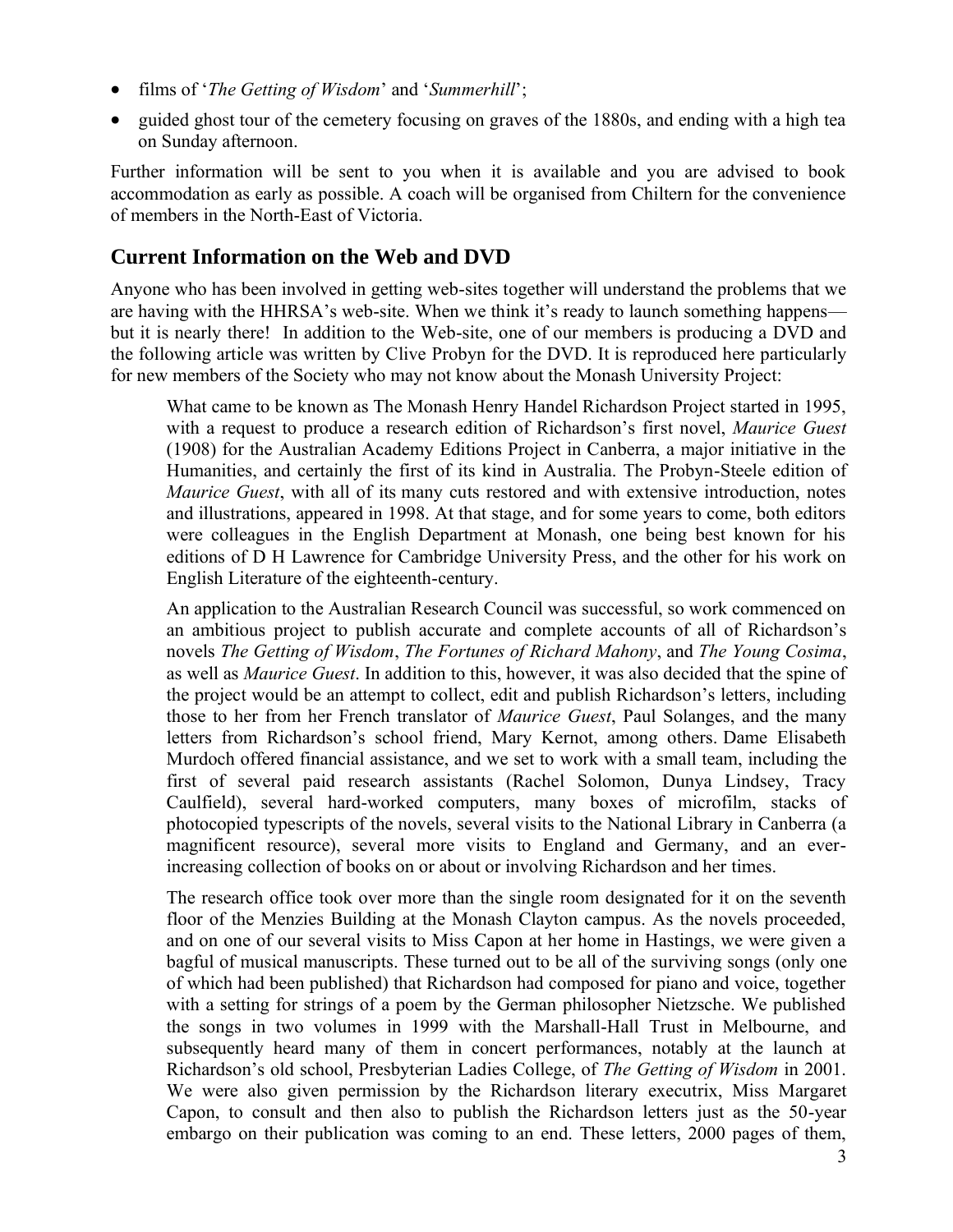were published in 2000 by Melbourne University Press, as was Meg Probyn's edition of the Richardson parents' letters, which form the documentary basis for much of Richardson's best-known book, the trilogy. Meanwhile, we had also worked on Richardson's first book, a translation from the Danish of *Niels Lyhne*, by J P Jacobsen (1880), and that was published in 2003 by Australian Scholarly Publishing in Melbourne. Richardson's last novel, *The Young Cosima* (1939) was also republished in our series in 2004.

The sheer scale of the Project, the biggest ever undertaken on a single Australian author, meant that the original estimate of time to be spent on it had to be much expanded. Further assistance from the Australian Research Council and Dame Elisabeth Murdoch enable us to complete the biggest single item, the trilogy of novels collectively entitled *The Fortunes of Richard Mahony*. These big books finally appeared, complete and simultaneously, in 2007 (again, published by Australian Scholarly Publishing, Melbourne), and were launched at the State Library of Victoria by the film director Bruce Beresford, who had directed *The Getting of Wisdom* in 1977 and whose long term ambition it is to produce the trilogy as a film. The Richardson Project is, therefore, complete, in 12 volumes, except for the fact that its ultimate and most important purpose—to put again Richardson's work before an Australian and international readership—is still being realised.

## **The Entry on HHR**

Although the Monash Research project has wound down, research and developments continue to involve members of the old team. Clive Probyn, for example, was asked to produce an entry for a forthcoming publication for Blackwell's *Encyclopaedia of World Literature*. Herewith his article:

Henry Handel Richardson (Ethel Florence Lindesay Richardson) wrote her novels, short stories and music as an Australian expatriate, and although the style of her fiction responds to and belongs with the European tradition of literary realism (Flaubert, Zola, Stendhal, etc), most of her subjects are not European. Her pseudonym and her residence in Germany and England occluded her identity and delayed her recognition in Australian literature: she was hardly known in her own country until the international success of *Ultima Thule* in 1929, which won her the Australian Literature Society's Gold Medal.

She was born on 3 January 1870 at Blanche Terrace in what is now East Melbourne, the first of two daughters of Mary Bailey and Walter Lindesay Richardson (an Edinburghtrained doctor drawn to emigration by news of the 1851 Gold Rush in Ballarat). Ethel and her sister Ada Lillian (Lil) received the best available education at the (Presbyterian) Ladies College, where Ethel excelled academically in English, History, and Music. Walter's death on 1 August 1879 prompted Mary to take her daughters to Germany to pursue their musical education, leaving Melbourne on 3 August 1888. Just as her second novel (*The Getting of Wisdom*, 1910) is based on her own adolescence in Victorian Melbourne, so her first novel (*Maurice Guest*, 1908) recasts her adult experience at the Leipzig Conservatorium for Music, where she studied piano. *Maurice Guest* analyses the rapacious nature of musical genius, the tragedy of mediocrity, and a destructive eroticism in the international student community in Leipzig. Sexual preferences are discussed with an unusual frankness.

In Dublin, December 1895, she married John George Robertson, a science graduate from Glasgow and a doctoral student of European literature. They shared interests in Wagner, Nietzsche, Brandes and Ibsen, and moved to England when Robertson was appointed Professor of the German and Scandinavian Studies at London University. They visited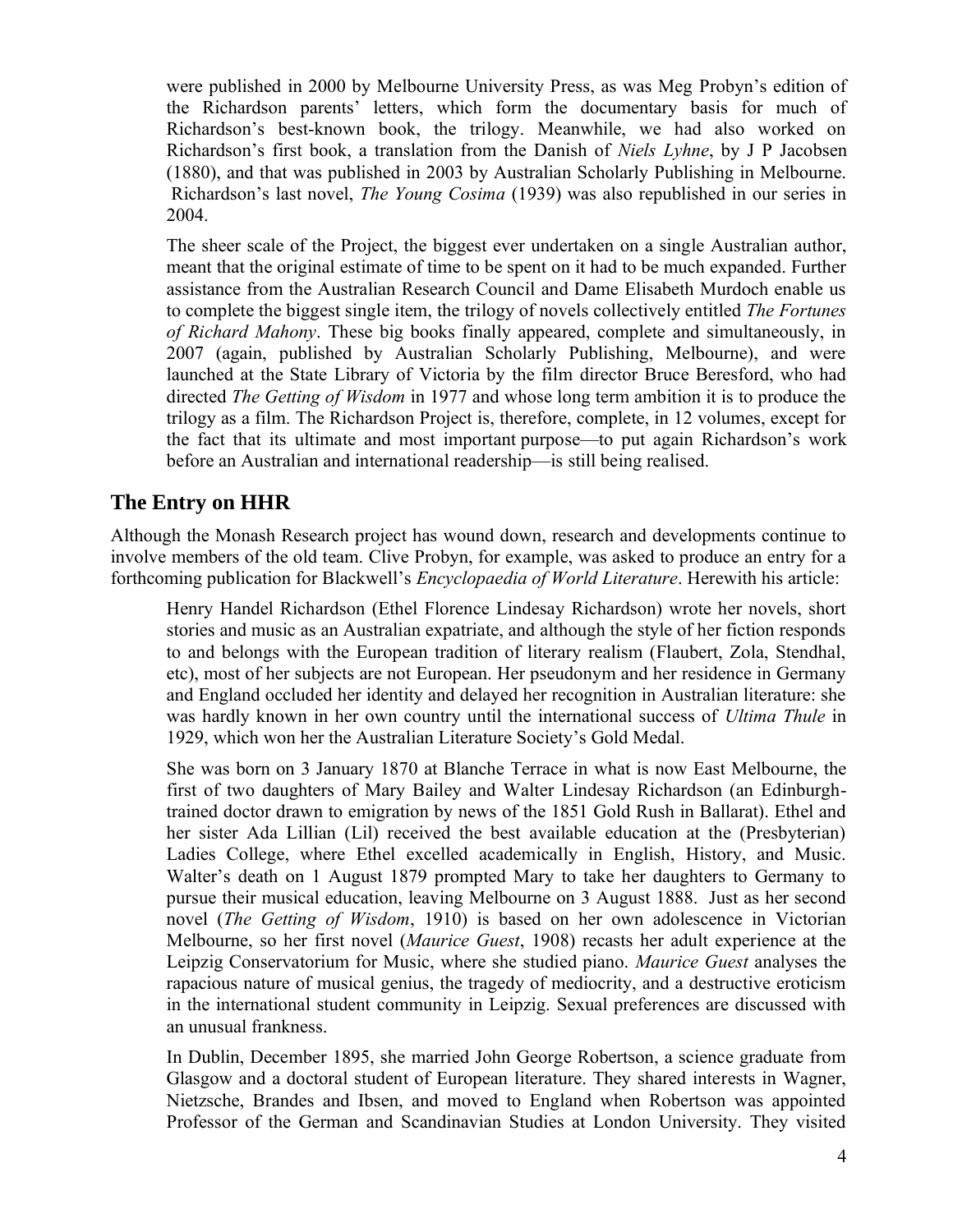Australia from August to November, 1912 but otherwise England remained their home until Richardson (widowed in 1933) died in 1946.

Richardson's male pseudonym was a deliberate attempt to escape the public eye and the dismissive category 'woman novelist'. Her secretary, companion and executrix Olga Roncoroni always called her 'Henry', and although Richardson insisted on rigorously separating her private and public lives, her success as a writer made public appearances both undesirable and irredeemable. Each of her novels except the last is either set in Australia or has an Australian heroine. Her fiction is largely but not exclusively based on her own life or on the documented lives of others. Her great and distinctive achievement is the epic trilogy *The Fortunes of Richard Mahony* (1917, 1925, 1929), which presents the founding of the colony of Victoria—and to a lesser extent the founding of a nation through a single family history and using her parents' letters. Richardson's characteristic tone is autumnal, ironic if not tragic, and her original intention had been to add a fourth volume, taking the Fortunes up to the Australian role in the Gallipoli disaster.

*The Getting of Wisdom* was her favourite work, and it remains her best-known novel, a fixture in the Australian literary canon since the1960s, when it was adopted as a high school text, but only omitting the Nietzsche epigraphs, which hinted that this was not intended as a novel for or about children but an ironic autobiographical critique, including the intense experience of homosexual attraction. Her short stories also deal with states of troubling sexual self-consciousness and the pains of transition and transgression.

Her last novel, *The Young Cosima*, was published in 1939. It turns Du Moulin Eckart's 1929 hagiography of Cosima Liszt-Wagner into a complex study of a woman moving from bourgeois duty and marital self-sacrifice to the service of a ruthless but also transcendent genius, Richard Wagner. Richardson has no romantic illusions, but a steely belief in impermanence and a troubled conviction that human destiny is a compound of self-delusion and idealism. Her husband believed that the character of Richard Mahony represented its author's own yearning restlessness, which also may be glimpsed in her songs. She read Freud's works in Germany long before their English translation, and her novels are each marked by an endless questioning of human desire.

#### **The Case of the Missing Birth Date**

Trying to establish the birth date of Dr Walter Lindesay Richardson has been a source of interest to many researchers. In Meg Probyn's edited collection of the Richardson's Letters (*Marriage Lines*) she thought she had established that Walter was born sometime in August 1826 but that now is shown to be untrue. One of our members, Peter Cuffley, from Maldon was working on the Genealogical Records now available on the Internet from Ireland and he came across a record of baptism in the parish of Swords for Walter, son of Alexander and Lucinda Richardson. As there can be mistakes in the transcripts onto the computer records, Meg asked her friend, John Crawford, in Dublin who has recently retired as the Reverend Canon for the St Patrick's Cathedral Group of Parishes, to double check the actual Parish Records in the Representative Church Body Library. John has a special interest in HHR as he is a member of the Richardson family. He sent Meg the following email:

Eureka! I checked the Swords parish register which is in the R C B Library (Ref: P565/1/1) and found the following entry which I transcribe as written in the register: '18 September 1825: Walter Lindsay, son of Alexander Richardson Esq., Clairville, and Lucinda his wife'. This is a major find!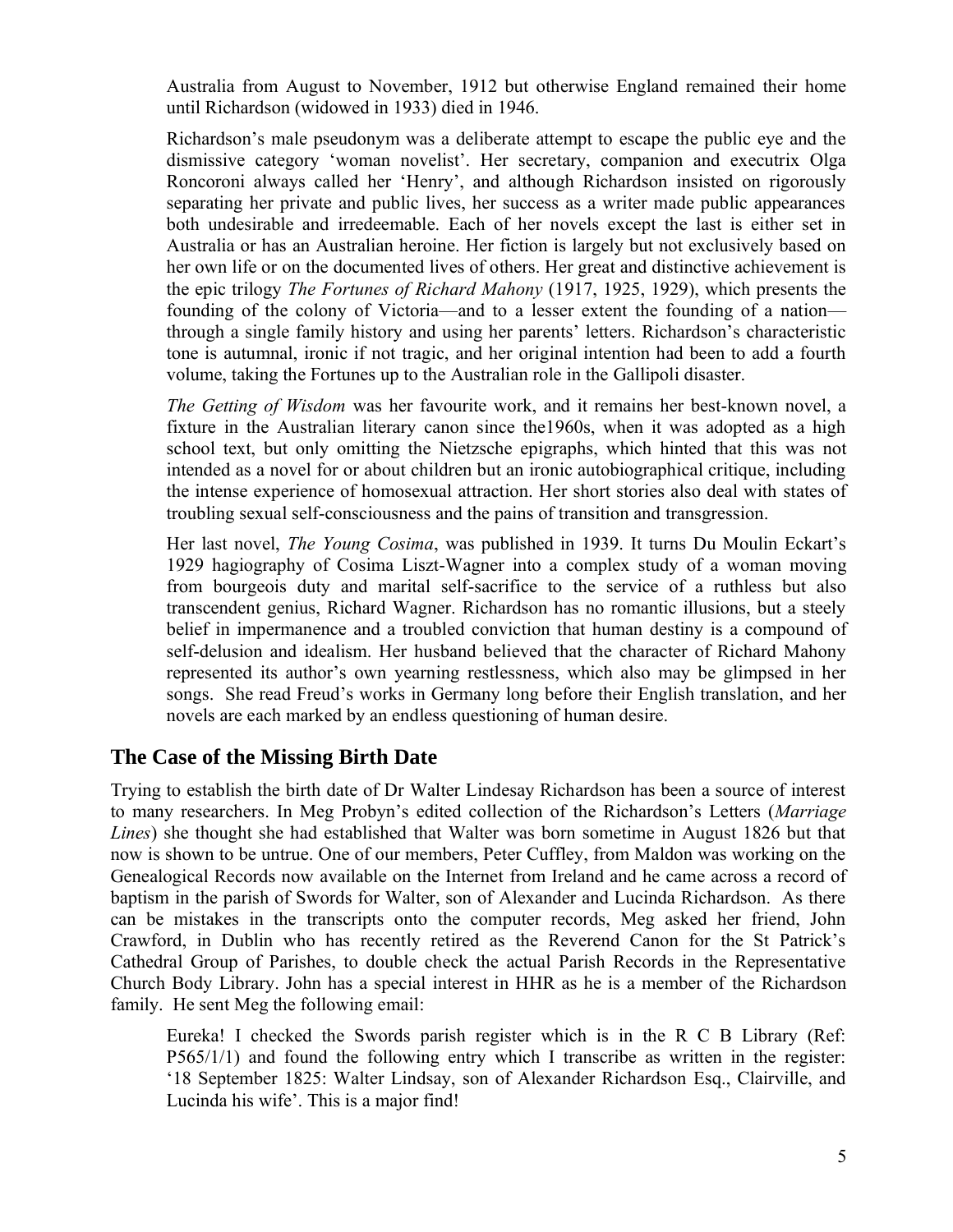So Walter was incorrect when he wrote to Mary during their engagement that he was nine months old when his father died (Letter 8, 19-25 June 1855, *Marriage Lines*). Alexander Richardson's died on 28 May 1827, which we know because of his gravestone in the Malahide Parish Church:

'Sacred to the memory of Alexander Richardson of Farlough, Co. Tyrone, Summerhill, Dublin and Clairville near this place, esq. obiit May 28 1827 etat 69. This tomb is erected as a tribute of respect by his affectionate wife.'

Walter was therefore one year and nine months at the time of his father's death. Thanks to Peter Cuffley and John Crawford, we now have the baptism date but his actual birthday remains a mystery.

# **Contributions to Future Newsletters**

We would be very pleased to receive any articles, comments or quiz questions for the HHRSA's newsletter, which we hope to send out three times a year.

Please send them to Meg Probyn's by mail or email: 158 Oxley Drive, Mittagong, NSW 2575 or probyn44@bigpond.com

## **New Members**

We now have 161 members of the Society. If you know anyone who would like to join, please contact the Henry Handel Richardson Society of Australia by emailing the Secretary Meg Probyn at [probyn44@bigpond.net.au](mailto:probyn44@bigpond.net.au) or Vice-president Graeme Charles at [graemech@netc.net.au](mailto:graemech@netc.net.au) Tel. 03 57 261173

# **Announcement of the HHRSA Annual General Meeting**

The AGM will be held in Chiltern Athenaeum Annexe, at 2.30pm on Sunday 26 April 2009. Any one who wishes to be nominated for the committee, please contact Graeme Charles at [graemech@netc.net.au](mailto:graemech@netc.net.au) Tel. 03 57 261173.

One item for discussion will be the annual subscription. Several members have suggested that the current \$5 should be raised to \$10 per year from 2010. If you would like to comment on this issue or on any other, we would be very pleased to hear from you. Please contact Graeme Charles, Vice-president, or the Secretary (Meg Probyn).

--------------------------------------------------------------------------------------------------------------